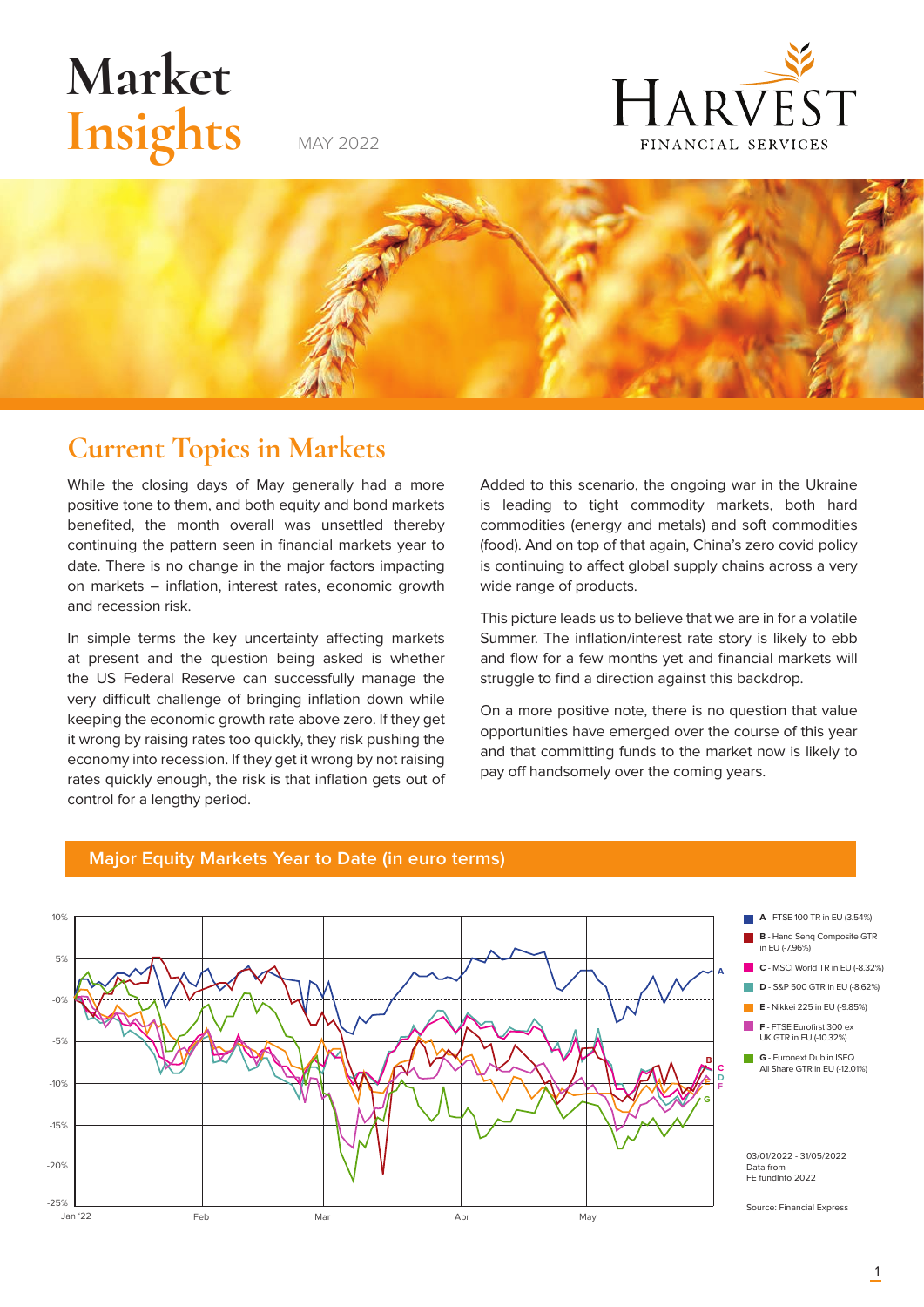## **Equity Markets**

Of the major developed world equity markets, the UK is the sole market in positive territory year to date. Relatively speaking, the UK has been coming off a low base following the post Brexit economic uncertainty which the market is still to a degree recovering from.

Both the high growth tech and ESG sectors, bore the brunt of the market correction over the past nine months or so. While we remain wary of the larger tech stocks, there is certainly value now among some of the technology themes. We also see good value on offer in ESG where valuations had almost certainly got ahead of themselves prior to the correction. Our fund pick this month, the Schroder Global Sustainable Growth Fund, is our primary choice in that space.

| Market    | Performance May 2022* | Performance 1 year* | YTD <sup>*</sup> |
|-----------|-----------------------|---------------------|------------------|
| Ireland   | 0.3                   | $-9.5$              | $-12.0$          |
| <b>UK</b> | $-0.03$               | 13.6                | 3.5              |
| Japan     | 1.7                   | $-7.9$              | $-9.9$           |
| Europe    | 0.7                   | 0.3                 | $-10.3$          |
| <b>US</b> | $-2.1$                | 13.3                | $-8.6$           |
| China     | $-2.2$                | $-20.3$             | $-7.9$           |

#### **Equity Market Performances (in euro terms)**

Source: Financial Times, Financial Express

## **Bonds**

Bonds are at the vanguard when interest rate changes are taking place and it is hardly surprising that bonds have been generally weak in 2022 to date. Sovereign bonds and investment grade bonds tend to be most responsive in this kind of environment. However, many higher yielding areas of the bond market have been less sensitive in comparison.

Because of their capacity of provide good income compensation at a time when interest rates are still low and inflation is rising, we continue to see some of the higher yielding niche areas as offering something for investors.

#### **Property**

While Irish residential prices show no sign of peaking. Irish commercial property looks reasonably fully valued in our view. Internationally, however, there are still very good value opportunities available in property, with many funds continuing to trade at sizeable discounts while also offering very decent levels of income. If we accept that property is also a good inflation hedge, then there are certainly very strong arguments for a property exposure in most portfolios.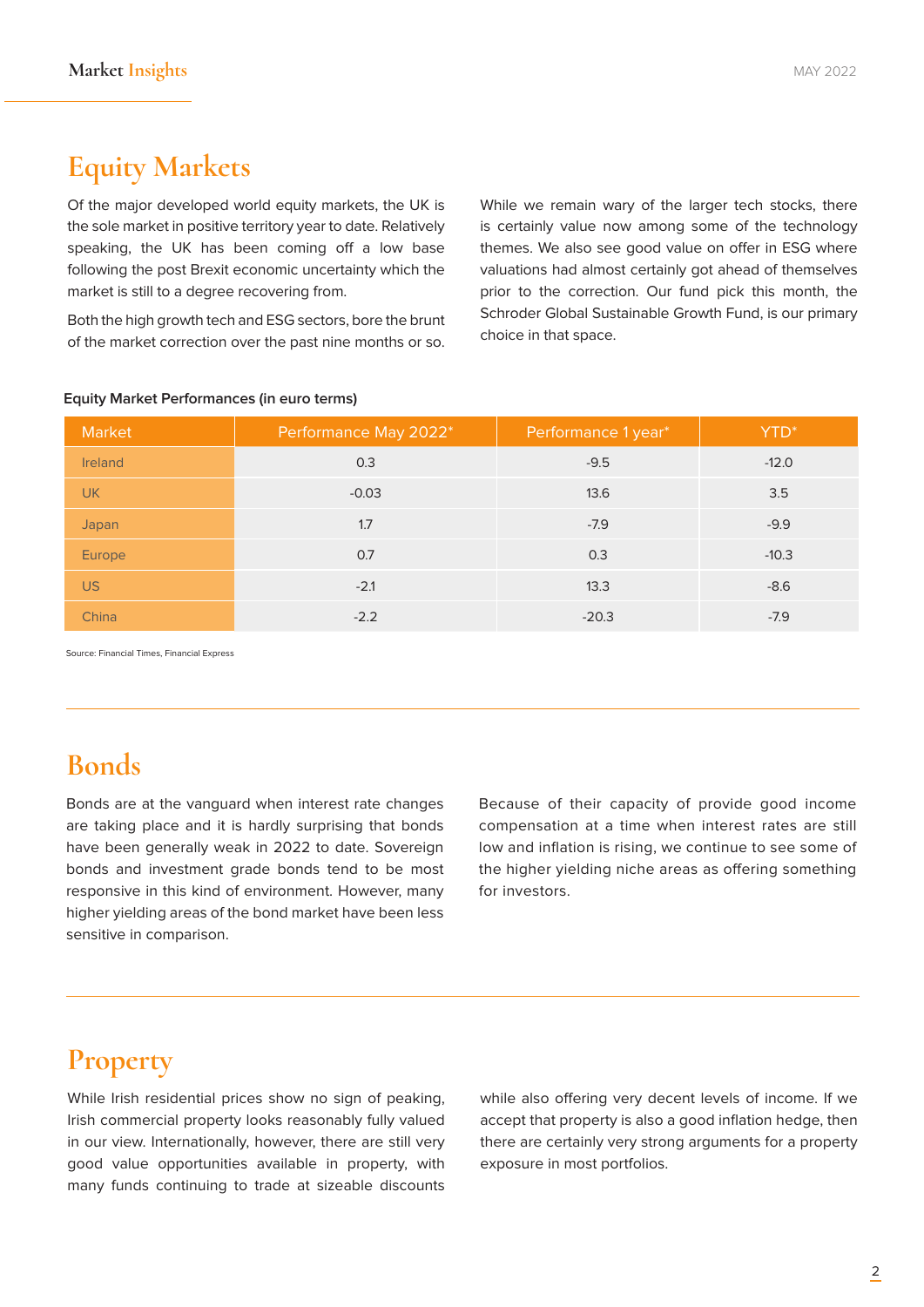#### **Other**

Over the past couple of years, Harvest has been steadily increasing the range of alternative funds on our Recommended Buy List. These include funds involved in renewable energy, infrastructure, asset-backed finance, private equity etc. since the beginning of the year, many of these selections have materially outperformed equity markets and we believe that this contrarian performance pattern will continue for a while yet. Many of these opportunities also offer very attractive yields as well as having some inflation hedging characteristics.

#### **Fund in Focus – Schroder Global Sustainable Growth**

This month's fund in focus is the Schroder International Selection Fund Global Sustainable Growth. The funds main objective is to provide capital growth by investing in equities of companies worldwide which meet the investment manager's sustainability criteria.

They do this through investing in truly responsible companies, that are managed for the long term and who recognise their responsibilities to customers, employees and suppliers, all while respecting the environment.

Schroders believe that companies with these qualities have the ability to consistently deliver outsized growth over time. The track record of this fund has been exceptionally consistent and strong and in a recent analysis of funds in this sector over a five year period, it clearly stood out from its peer group.

A few points to note:

- Sustainable equity funds have fallen by more than the average during the recent market setbacks
- These funds now offering a good value entry point
- Schroders have a long track record in this area and this fund has consistently been in the top quartile of its peer group while also delivering a level of volatility considerably below the average.

If you would like to discuss this fund or look at other investment opportunities, please contact your Private Client Adviser.